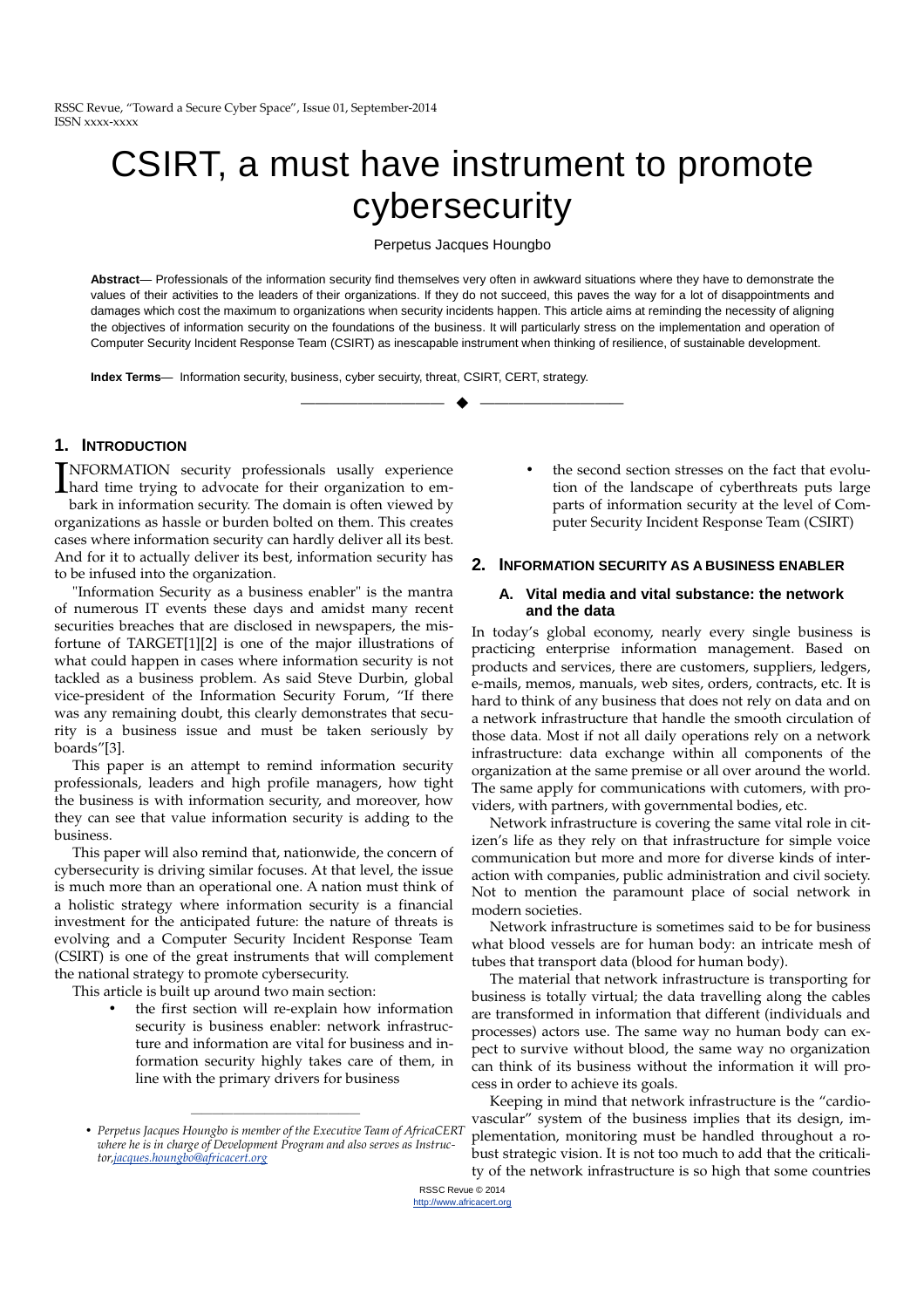are manoeuvring to control it completely. In August 2010, William J. Lynn, Deputy Defense Secretary of the U.S. said "the best-laid plans for defending military networks will matter little if civilian infrastructure — which could be directly targeted in a military conflict or held hostage and used as a bargaining chip against the U.S. government — is not secure"[4].

Information security is all about taking care of that vital media, the vital material that it transports and people accessing and using them.

#### **B. Primary drivers for the business**

The previous paragraph has evoked that network infrastructure is vital for the business. Before gearing towards information security as bisuness enabler, let us review the primary drivers of the business.

When talking about the primary drivers of the business, one must think of the shaping forces that decide (or justify) why the business is being ruled. Eventhough major brands and high profile media can create fashion and push "needs" by forging and leading opinions, the world today is accelerated by consumers. They are the one driving demands for specific products and services, and business adapts by becoming not just product centric or services centric but more consumers centric.

With customers in mind, the main driver that is undoubtly mentioned about business is finance. It is followed by other elements like market position, growth (customers / corporate), responsibility. Those are the four categories of primary drivers for business that will be referred to in this paper. That compilation of globally accepted primary drivers for the business is built around a real life situation of customer-centric business transformation[5, pp. 282–285] and the study performed by [6].

**Finance** is the most important and most obvious driver of the business. Investing a lot of resources (financial, human, organizational, etc.) is driven by the anticipated return from the business.

**Market position** is very important as well. It encompasses elements like protection of the brand and name, maintaining the quality and reputation of products and services, foreseeing change in environmental factors and adapting to them.

**Growth** comes next. Growth pairs with continuity of the organization, with improvement in business processes.

**Responsibility** is in multiple dimensions. It goes to diverses actors: to shareholders, to society, to employees, to country.

A savvy manager continuously focuses on those drivers and derives them into indicators that he monitors. In the highest position within an organization, the main duty of the manager is setting strategy and vision. The manager's decisions include items like markets the company will enter, competitors to challenge, products lines to offer, ways of differentiation, mean of protection and promotion of brand, etc. After hiring the right team that matches her vision, those who will champion the culture of the organization, that highest in rank make work done through people, by actionning levers: budgets, partnerships, programs, etc.

It is not superfluous to note that when talking of business,

this paper not only refers to private companies, but also to civil society and to governemental activities as well.

The paper will then present in the following paragraphs how information security must be aligned to those business goals.

#### **C. Aligning information security to the business goals**

Let's assume that a company, a bank for instance, wants to implement a resilient information system with the high expectation to generate competitive advantage on it. The company wants to use that resilience in its marketing to attract and maintain customers. In that case, a professional of information security can easily sell the concept of business continuity and all its components to the senior management of that company. That is the exercice this paper will perform in the next paragraphs.

Roughly taken, finance as primary driver for the business equates to increase in profits, which translates into increasing revenues and decreasing costs. This is basically achieved by exploitation of the organization's information[7]. It is then of paramount importance to have information available, when needed, for those who have been granted the privileges of accessing it: that is part of the aims of information security, more specifically of access control.

As evoked in the previous lines, information is a high value asset for the business as well as the network infrastructure that facilitates access and use of that information. It is with those two instruments that business develops loyalty of current customers, gain more new customers, interact with them, market products and services, partner with other business, etc. That is the reason why access control is definitely a "must have" for any business. And access control is one of the components of the complex field of information security.

**Access control**, as defined by (ISC)² CBK[8] as the process of allowing only authorized users, programs, or other computer systems (i.e. networks) to observe, modify, or otherwise take possession of the resources of a computer system. Implementation of access control is using a set of mechanisms to protect the assets of the information system.

The purpose of information security is to preserve:

- **Confidentiality** Data is only accessed by those with the right to view the data.
- **Integrity** Data can be relied upon to be accurate and processed correctly.
- **Availability** -Data can be accessed when needed.

The paper will rely on the ten domains defined by  $(ISC)^2$ CBK[8] for implementation information security:

- **Access control**: collection of mechanisms that work together to create security architecture to protect the assets of the information system. They ensure the system's availability, confidentiality, and integrity.
- **Telecommunications and network security**: network structures, transmission methods, transport formats and security measures used to provide availability, integrity and confidentiality.
- Information security governance and risk man**agement**: identification of an organization's information assets and the development, documenta-

RSSC Revue © 2014 http://www.africacert.org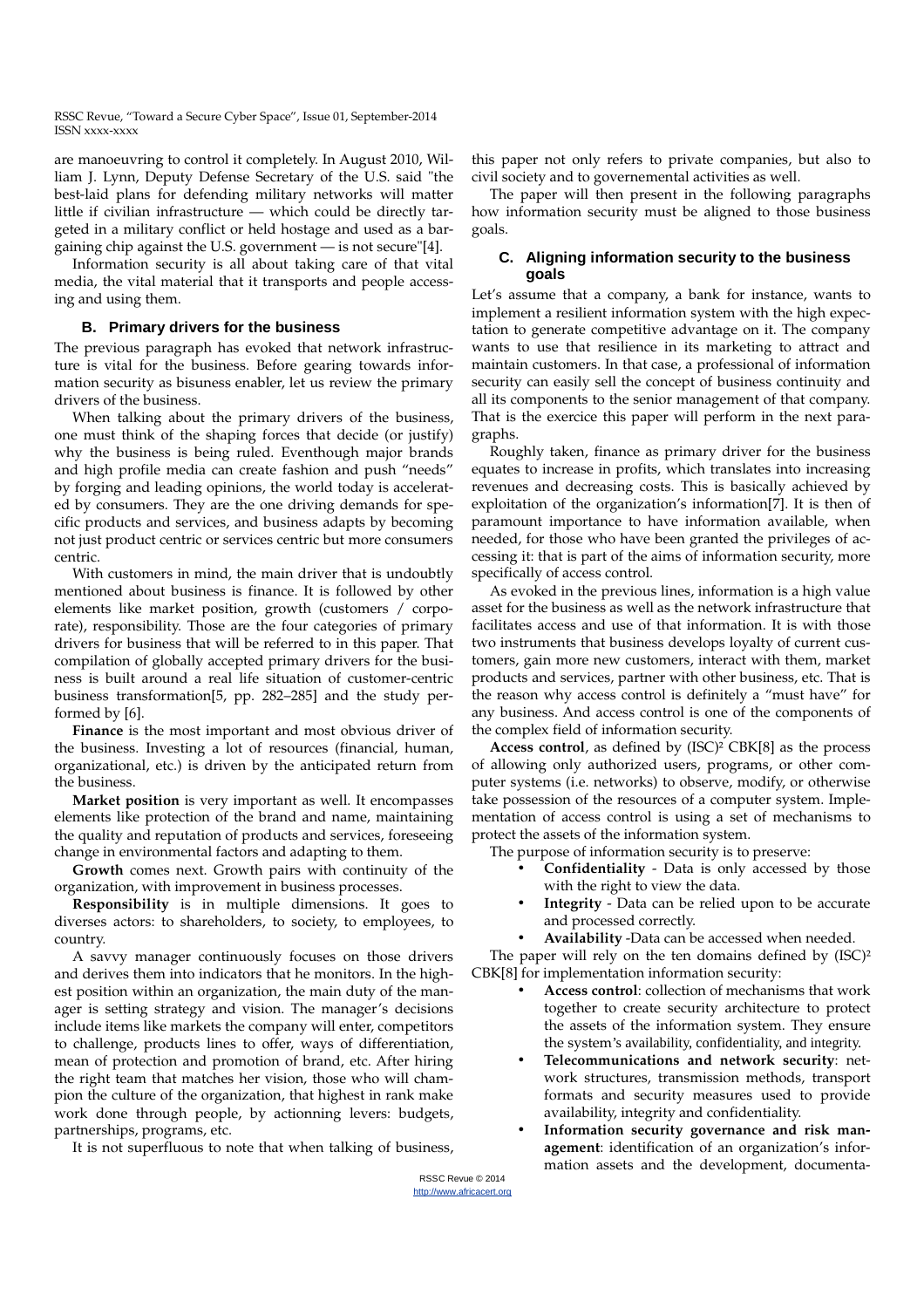> tion and implementation of policies, standards, procedures and guidelines.

- **Software development security**: controls included within systems and applications software and the steps used in their development.
- **Cryptography**: principles, means and methods of disguising information to ensure its integrity, confidentiality and authenticity.
- **Security architecture and design**: concepts, principles, structures and standards used to design, implement, monitor, and secure, operating systems, equipment, networks, applications, and those controls used to enforce various levels of confidentiality, integrity and availability.
- **Security operations:** identification of the controls over hardware, media and the operators with access privileges to any of these resources.
- Business continuity and disaster recovery plan**ning**: preservation of the business in the face of major disruptions to normal business operations.
- Legal, regulations, investigations and compli**ance**:
	- o computer crime laws and regulations
	- o investigative measures and techniques used to determine if a crime has been committed and methods to gather evidence.
- **Physical (environmental) security**:
	- o threats, vulnerabilities of the physical environment
	- o countermeasures utilized to physically protect an enterprise's resources and sensitive information.

The following will list, for each primary driver of the business, the domains that are more inclined to directly contribute to the goals of the driver. The identified domains are obviously not the only one, but the more inclined to contribute.

## **Finance**

Business goals

- Increase in revenue
- Decrease in or control of costs

Extension of customers base

- Information security domains
	- Access Control
	- Telecommunications and Network Security
	- Information Security Governance and Risk Management
	- Software Development Security
	- Security Architecture and Design

### **Market position**

Business goals

- Protection of the brand and name
- Quality and reputation of products and services
- Foreseeing change in environmental factors and adapting to them

Information security domains

• Access Control

- Telecommunications and Network Security
- Business Continuity and Disaster Recovery Planning
- Legal, Regulations, Investigations and Compliance
- Physical (Environmental) Security

### **Growth**

Business goals

- Continuity of the organization
- Improvement in business processes

Information security domains

- Telecommunications and Network Security
- Information Security Governance and Risk Management
- Software Development Security
- Security Architecture and Design
- Business Continuity and Disaster Recovery Planning
- Legal, Regulations, Investigations and Compliance

## **Responsibility**

Business goals

- Wealth for shareholders, employees, customers and society at large
- Long-term value and performance for stakeholders (investors, clients, employees and society)
- Meaningful jobs
- Respect for the individual employee
- Commitment to customer service
- Achieving excellence
- Promotion of environmental and human rights concerns

Information security domains

- Access Control
- Telecommunications and Network Security
- Information Security Governance and Risk Management
- Software Development Security
- Cryptography
- Security Architecture and Design
- Operations Security
- Business Continuity and Disaster Recovery Planning
- Legal, Regulations, Investigations and Compliance
- Physical (Environmental) Security

"access control" is almost everywhere and all ten domains are involved in the diverse responsibilities of the business.

## **3. CSIRT TO COMPLEMENT CYBERSECURITY INSTRUMENTS**

### **A. Understanding the new scheme of threats**

At this point, this paper is expected to have made clear connections from the business to information security. It wants next to present an overview of the current scheme of threats to information systems with the intention to stress more on the imperative necessity to understand how information security, by protecting against those threats, is warranting an environ-

RSSC Revue © 2014 http://www.africacert.org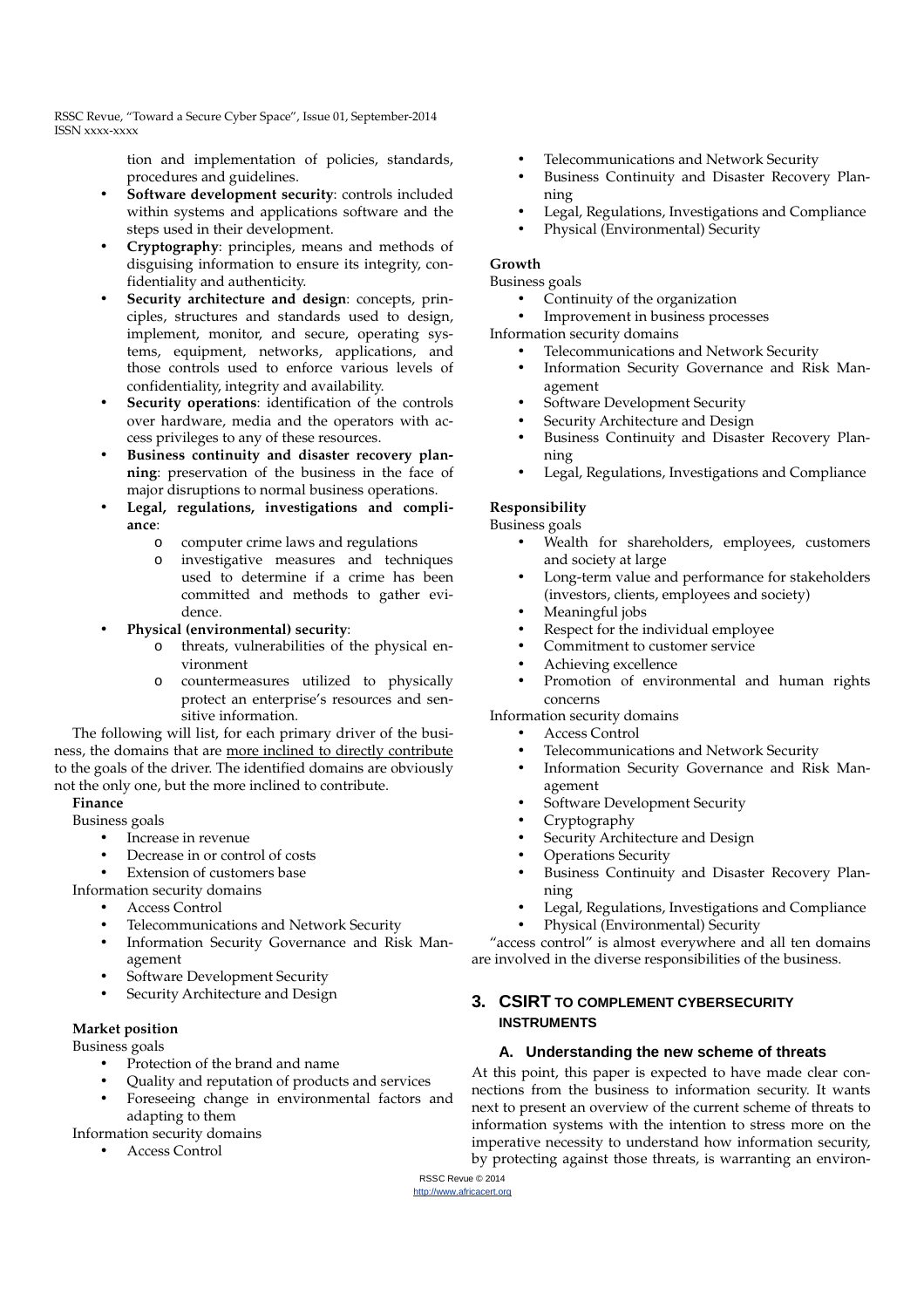ment that is favourable for the business.

The current landscape of cyberthreats is a mix of bad news[9] and good news. Viruses are still in the place, with their burden of enoyances. Worms have increased their capacity to spread and are inflicting damages at larger scales. All those malware have drastically improved their capacities to organize money stealing and intrusion in privacy. Scarier is the fact that they are performing on all type of devices within any kind of network infrastructure.

Fortunately there is good news, some "positive developments"[10] have been observed:

- successes by law-enforcement
- increase in reports and data regarding cyberthreats
- stronger awareness and then better response to threats and vulnerabilities
- increased cooperation among relevant organisations.

Business seems to be operating a transformation "to a **secure, vigilant, and resilient model**"[11]. At least business must operate that transformation if it wants to sustain activities.

The traditional focus on being secure only protects "against known and emerging threats, comply with industry cybersecurity standards and regulations". Today's needs are to "be vigilant" which means to be able to "detect violations and anomalies through better situational awareness across the environment". And best if the business can reach the "be resilient" stage. At that stage, business has established "the ability to quickly return to normal operations and repair damage".

"**Being secure**" is what every single business is supposed to do as its minimum effort in enabling business with information security. "**Being vigilant**" already calls on a higher level as it implies elements like:

- technology Watch
- security audits or assessments: infrastructure review, best practice review, scanning, penetration testing
- intrusion detection services
- information dissemination.

One can see that those elements are more or less the services that a computer security incident response team (CSIRT) is offering, in the category of proactive services. The objectives of those services is to reduce the number of incidents and also to reduce their impacts when they happen. These services help prepare, protect, and secure information systems in anticipation of attacks, problems, or events.

The "**Being resilient**" goes further. Quickly returning to normal operation and repairing damages suppose that some specific capabilities are in place, that security quality management is enforced. Once again, this is part of services offered by CSIRT in improving overall security, services that encompass:

- risk analysis
- business continuity and disaster recovery planning
- security consulting
- awareness building
- education / training
- product evaluation or certification.

The response that business must give to the evolution of the cyberthreats includes necessarly implementation and operation of CSIRTs. They are part of the arsenal that will help business reach its objectives by realizing the model of security, vigilance and resilience.

#### **B. CSIRT to complement cybersecurity instruments**

Defining cybersecurity is a hard task this paper will not try to do. What matters is reminding that cybersecurity encompasses many parts: technologies, processes and practices designed to protect networks, computers, programs and data from attack, damage or unauthorized access. We will then accept cybersecurity as defined by the ITU Recommendation X.1205 (04/08). "*Cybersecurity is the collection of tools, policies, security concepts, security safeguards, guidelines, risk management approaches, actions, training, best practices, assurance and technologies that can be used to protect the cyber environment and organization and user's assets.*"[12]

Authors often stress on the coordinated efforts that cybersecurity requires. And CSIRTs are particularly effective on that aspect of coordination of efforts from different bodies. Implications of vigilance and resilience as elaborated in previous paragraphs stress more on the needs for CSIRT.

**CSIRT is "a must have"**, not just a nice instrument among the battery of weapons available to enforce cybersecurity.

### **4. CONCLUSION**

Business creates value for stakeholders, for employees, for the community, for the country. Today's business is so tightly connected with information systems that information security is directly contributing to business objectives. Network infrastructure and information are vital for business and information security highly takes care of them, in line with the primary drivers for business

The evolution of the landscape of cyberthreats is impulsing to a new response from the business. It must operate the transformation "to a **secure, vigilant, and resilient model**". A computer security incident response team (CSIRT) offers a battery of services that encompasses detections of violations and anomalies, capacities to quickly repair damages, straightforward return to normal operations and recovery. CSIRT is an essential piece of the organization to be implemented for that model to succeed. **CSIRT is "a must have".**

# **5. REFERENCES**

[1] "The Target Breach, By the Numbers — Krebs on Security." [Online]. Available: http://krebsonsecurity.com/2014/05/the-target-breachby-the-numbers/. [Accessed: 14-Aug-2014].

[2] "Target Missed Warnings in Epic Hack of Credit Card Data - Businessweek." [Online]. Available: http://www.businessweek.com/articles/2014-03- 13/target-missed-alarms-in-epic-hack-of-credit-card-data.

RSSC Revue © 2014 http://www.africacert.org